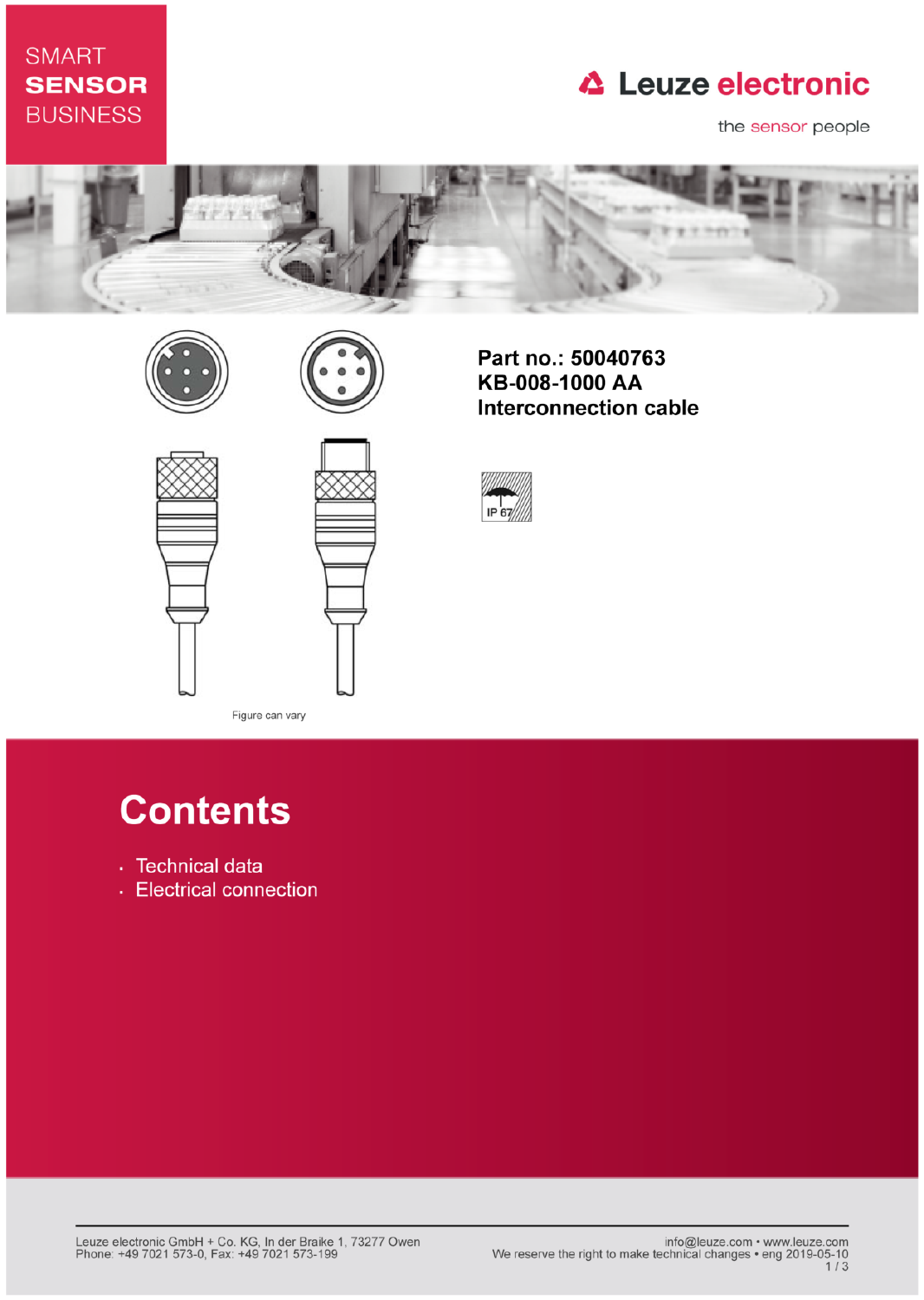#### Part no.: 50040763 – KB-008-1000 AA – Interconnection cable

#### **Technical data**

| <b>Connection</b>         |                       |  |
|---------------------------|-----------------------|--|
| <b>Connection 1</b>       |                       |  |
| Type of connection        | Connector             |  |
| Thread size               | M12                   |  |
| Type                      | Female                |  |
| No. of pins               | 5-pin                 |  |
| Encoding                  | A-coded               |  |
| Design                    | Axial                 |  |
| <b>Connection 2</b>       |                       |  |
| Type of connection        | Connector             |  |
| Thread size               | M12                   |  |
| Type                      | Male                  |  |
| No. of pins               | 5-pin                 |  |
| Encoding                  | A-coded               |  |
| Design                    | Axial                 |  |
| <b>Cable properties</b>   |                       |  |
| Number of conductors      | 5 Piece(s)            |  |
| Sheathing color           | <b>Black</b>          |  |
| Shielded                  | Yes                   |  |
| Cable design              | Interconnection cable |  |
| Cable diameter (external) | 5 mm                  |  |
| Cable length              | 1,000 mm              |  |
| Sheathing material        | <b>PUR</b>            |  |
|                           |                       |  |
| <b>Classification</b>     |                       |  |
| Customs tariff number     | 85444290              |  |
| eCl@ss 8.0                | 27279218              |  |
| eCl@ss 9.0                | 27060311              |  |

#### **Electrical connection**

ETIM 5.0 EC001855 ETIM 6.0 EC001855

| <b>Connection 1</b> |           |
|---------------------|-----------|
| Type of connection  | Connector |
| Thread size         | M12       |
| Type                | Female    |
| No. of pins         | $5 - pin$ |
| Encoding            | A-coded   |
| Design              | Axial     |

| <b>Connection 2</b>  |           |
|----------------------|-----------|
| Type of connection   | Connector |
| Thread size          | M12       |
| Type                 | Male      |
| Handle body material |           |